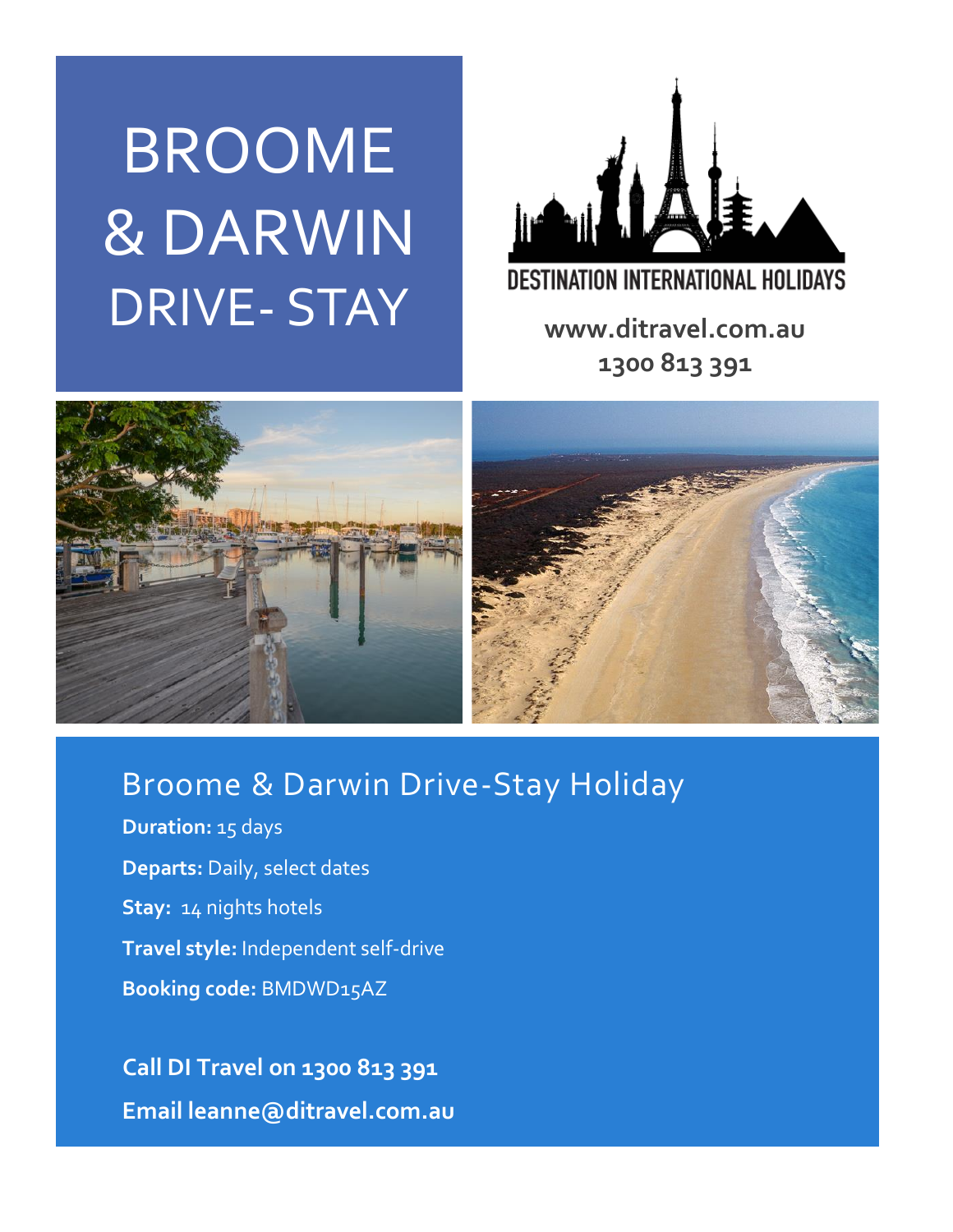## 15 Days Broome & Darwin Self-Drive Holiday

## **About the holiday**

Combine multi-cultural Broome with Australia's most laid-back capital of Darwin!

This special independent holiday gives time to explore Western Australia's Kimberley region and the Northern Territory's Top End at your leisure. Starting in the beautiful beach resort town of Broome, it's your chance to relax on the endless beaches or use your hire car to take great day trips to spectacular Cape Leveque and Windjana Gorge.

Fly to Darwin where you have a week to explore the city and discover more of the Territory's natural wonders with day trips to Katherine Gorge, World Heritage-listed Kakadu and Litchfield National Park.

#### **Why you'll love this trip…**

This trip lets you take advantage of half-price airfares, which can be added when you book! Time to enjoy Darwin's Mindil Beach, Skycity Casino, Botanical gardens, restaurants & bars Experience the wild Kimberley, learn the pearling history and Aboriginal culture of Broome. You can extend too & add a Bungle Bungles tour or include a Glamping tour of the Top End!

## **Travel dates**

**Departs daily\* 2021** – 1 May to 15 June and 20 July to 10 September

\*Dates are subject to confirmation at time of booking. Price will vary depending on your travel date.

**Please see www.ditravel.com.au for current prices**

**Add special half-price airfares when you book!**

**For more info call 1300 813 391 or email leanne@ditravel.com.au**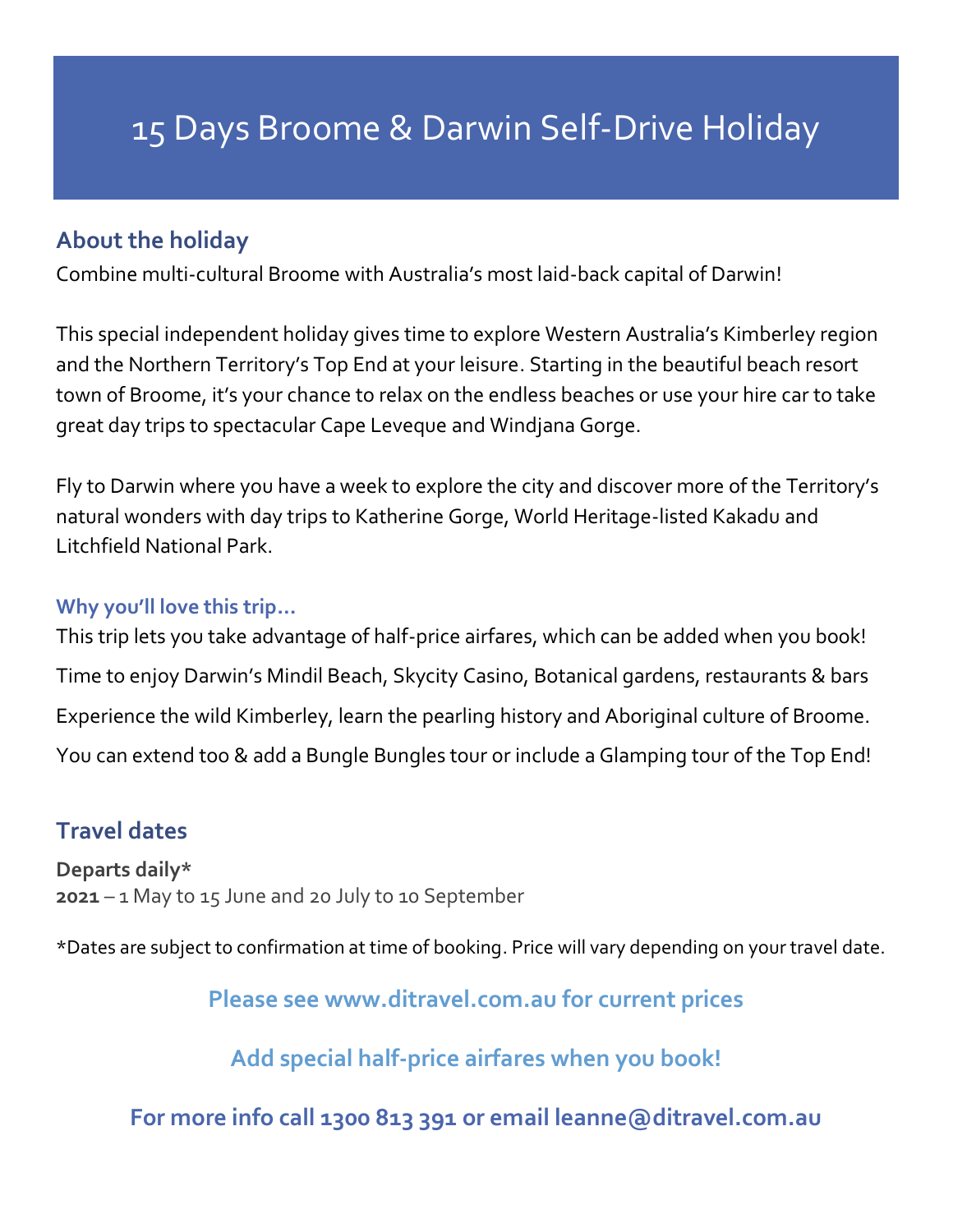

## **Holiday Inclusions**

## **Our package includes:**

**Car hire** – 14 days Intermediate automatic cars with limited kilometres 7 days Broome, pick up & drop off at the airport 7 days Darwin, pick up & drop off at the airport Collision damage waiver (CDW) – with excess Theft protection (TP) – with excess Free 100 kms per day - .29 cents per km thereafter Fuel policy – pick up full and return full

**Accommodation** – 14 nights in standard rooms based on twin share 7 Nights Broome Times Resort or Roebuck Bay Hotel 7 nights Darwin City Hotel, Travelodge Darwin, Frontier Hotel or Argus Hotel

**Flight** – Broome to Darwin, one-way economy class airfare

## **Package excludes:**

Flights to Broome/from Darwin – please contact us for special airfares Airport transfers (pick up vehicles from the airport) Meals, sightseeing & activities Car hire additional expenses, such as fuel, extra kilometres, insurance excess waivers etc. Personal items, such as drinks, snacks, laundry etc. Travel insurance is strongly recommended Prices are based on twin share, please contact us for single rates

*This package is subject to confirmation by the airlines, hotels and local operators. Cancellation fees & booking conditions apply.*

**Call DI Travel on 1300 813 391 for current rates & travel deals.**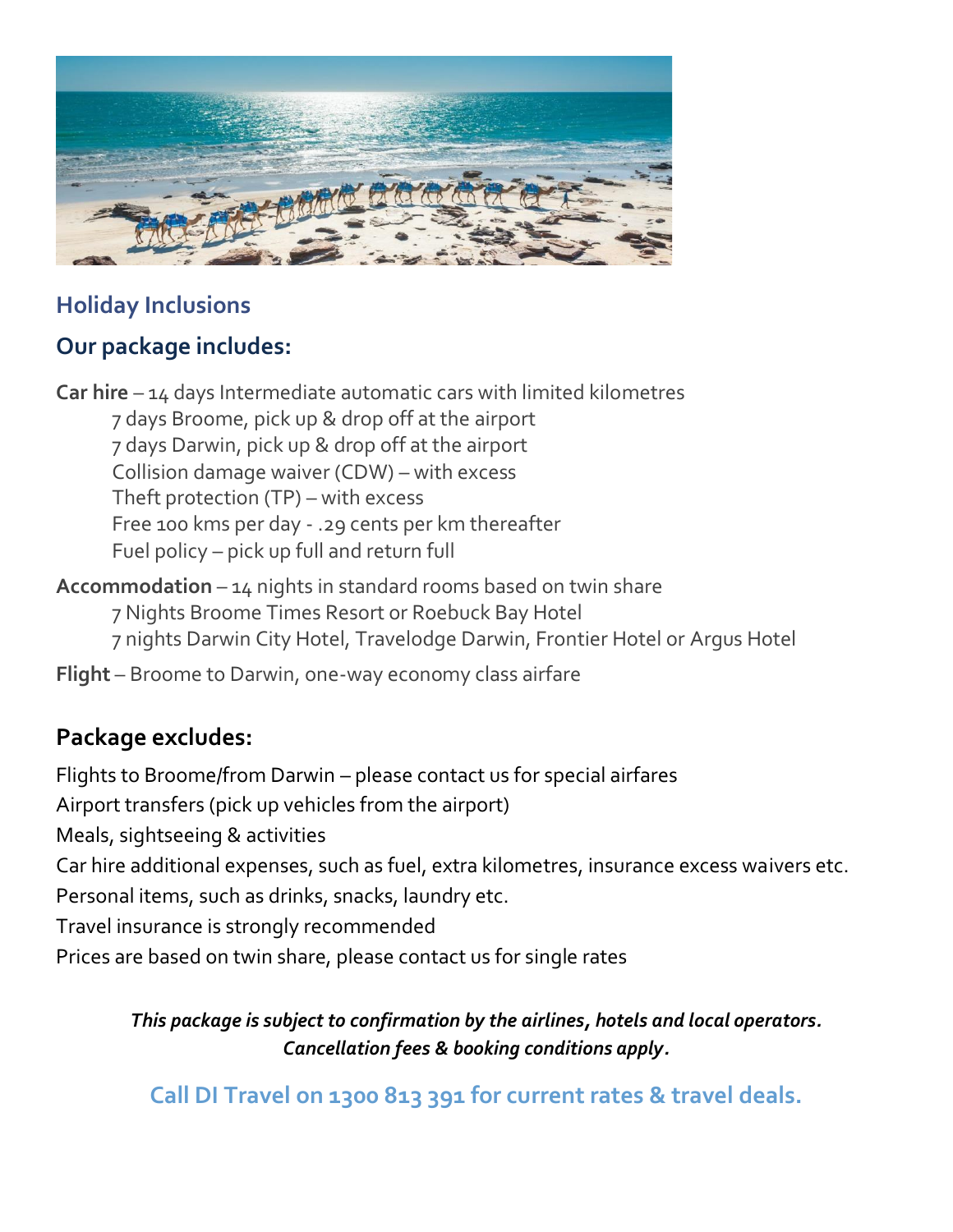## **About Broome & Darwin**

Broome is a beach resort town in western Australia's Kimberley region. Along its Indian Ocean coastline, the white sands of 22km-long Cable Beach offer a dramatic backdrop for sunset camel rides. At Gantheaume Point nearby, dinosaur tracks are revealed in the beach's red rocks during low tide. Broome's historic Chinatown overlooks Roebuck Bay, a jumping off point for cruises to local pearl farms.

Darwin is the capital of Australia's Northern Territory and a former frontier outpost. It's also a gateway to massive Kakadu National Park. Its popular waterfront area has several beaches and green areas like Bicentennial Park. Also near the water is the Museum and Art Gallery of the Northern Territory, displaying Southeast Asian and Pacific art, plus a pearling lugger and other seafaring vessels.

## **When is the best time to travel?**

April to October is the dry season and an ideal time to visit Darwin and Broome. The regions come alive with markets and festivals and it's also when access to national parks will be easier and wildlife viewing can be amazing.

## **Destination International Holidays is a full-service travel agency**

**Want flights, car hire, escorted tours, airport transfers, travel insurance & more?** Our team of experienced travel consultants can help put together a holiday with all the inclusions that you need. Email us today with your preferences for any of our packages.

> **For enquiries & reservations call 1300 813 391 or email leanne@ditravel.com.au**



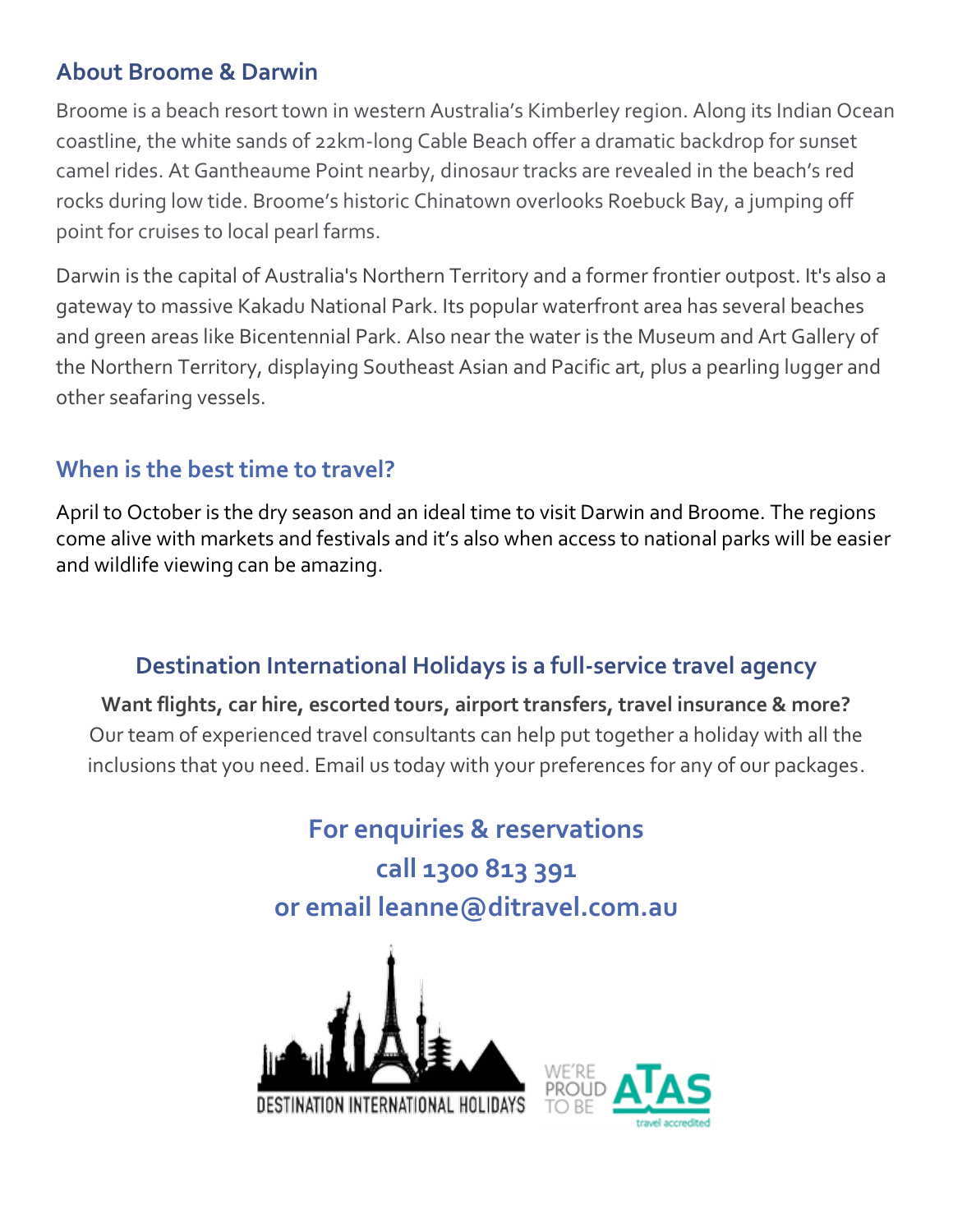#### **DESTINATION INTERNATIONAL HOLIDAYS BOOKING CONDITIONS**

## *Applies to all bookings from 20 August 2020*  **Please read this information prior to making your reservation**

We request that you only make a booking if you agree with the following terms and *conditions.*

Our full set of terms and conditions are listed below, which we highly recommend you read prior to make your holiday reservations. This is the contract under which both parties enter. Immediately following is a summary in brief for our customers.

- 1. Upon making a reservation with Destination International Holidays you will receive a booking form, which needs to be filled out and signed to confirm that you agree to the below terms and conditions.
- 2. Your booking will then be confirmed to you in writing and you will be required to pay a 50% deposit. 3. At this time, you must take out travel insurance for your holiday to protect you against any unforeseen circumstances.
- 4. 90 days prior to departure you will be asked to make the balance payment for your trip (you will be notified if your supplier requires earlier payment).
	- 5. 14 days prior to departure you will be sent your travel documents via express post.

Destinations International Holidays operates a Client Trust bank account. This means that we do not hold onto your money. We pay the ultimate travel providers (Suppliers) of your travel services the funds for your holiday. The Suppliers include airlines, tour operators, cruise lines, transport companies, hotels etc. We are required to pay the Suppliers deposits and final payments to secure your booking and in some instances these items are non-refundable.

If you wish to cancel you must notify us of your cancellation in writing. We will then write to the Suppliers to cancel your booking and request a refund (if applicable) for any elements of your holiday that are refundable. You will need to make an insurance claim for any travel arrangements that are non-refundable. If you have any issues during the refund or cancellation process, you have 30 days to contact our office in writing to lodge a complaint so an immediate resolution can be found for you.

#### **1. AGREEMENT**

This agreement is between you and Destination International Holidays Pty Ltd - ABN 38 154 788 155 (DI Travel, us/we/our). Customer, passenger, you or your, references the person who books or pays for travel services and includes all persons intending to travel. By booking any travel service with us, you have agreed to be bound by these terms and conditions.

#### **2. ROLE OF DESTINATION INTERNATIONAL HOLIDAYS**

Destination International Holidays sells various products and/or services on behalf of our third party suppliers and travel providers, including (without limitation) airlines, coaches, rail and transport operators, accommodation, tour operators, tour guides or the providers of any other product or service, referred to throughout as 'Suppliers'.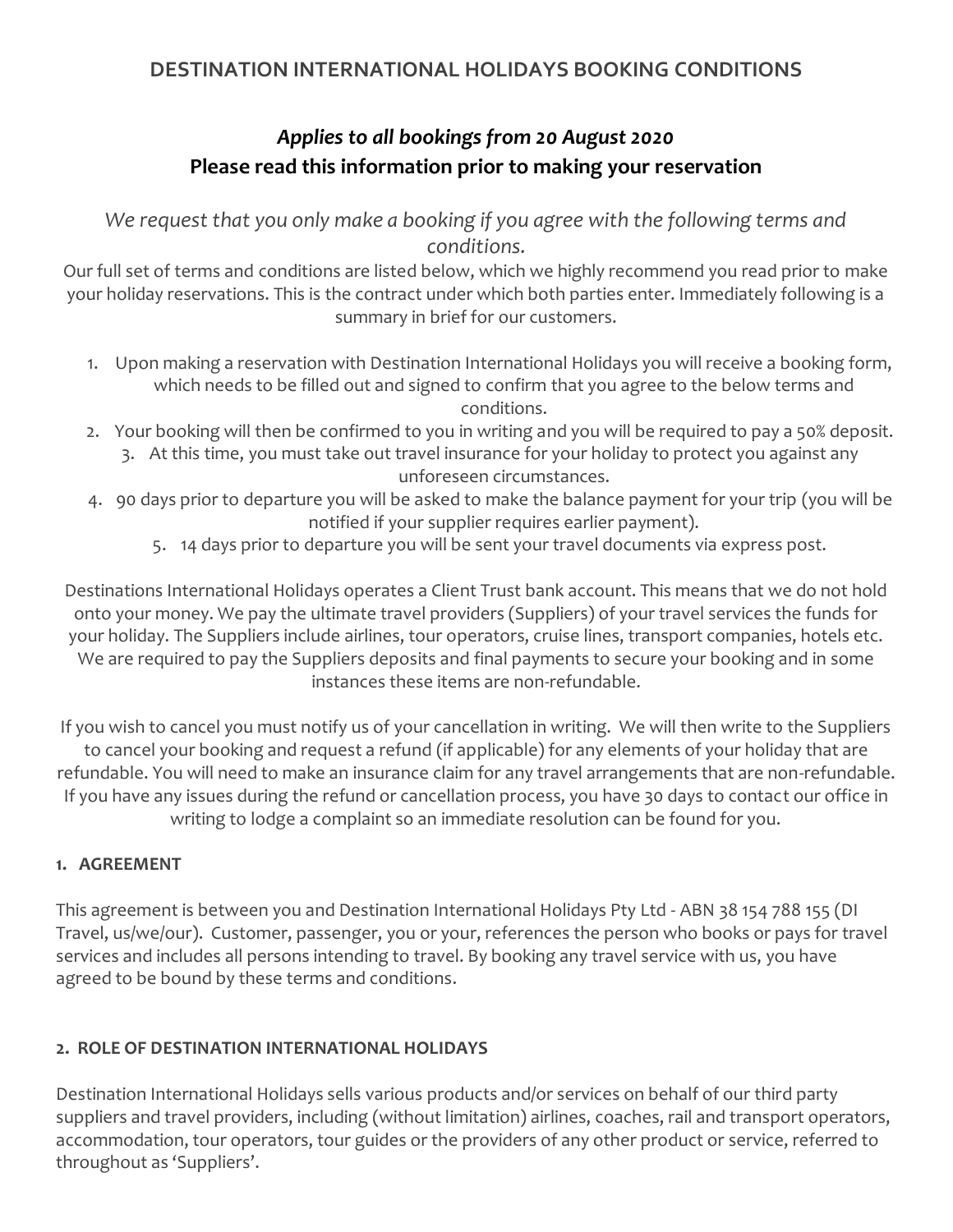Our services consist of booking and co-coordinating the products and/or services offered by the Suppliers. Destination International Holidays facilitates a direct contractual relationship between you, the customer, and each Supplier. You are responsible for reading the Suppliers' terms and conditions before paying for your booking or reservation.

Destination International Holidays does not guarantee the performance of the product/services offered by Suppliers and we will not be liable in the event that you suffer loss, injury or disappointment by reason of any acts or failings of any Supplier. In such case your remedy will lie against the Supplier.

The tour information which we supply to you is provided by the Suppliers. We accept no liability for any inaccuracies or misrepresentations contained in such material. We do our best to verify the information provided to us by suppliers, but we cannot guarantee its accuracy on all occasions. All photos and videos in our brochures and on our website are for representational purposes only.

In accordance with these booking conditions Destination International Holidays will perform our duties with reasonable attention, care and expertise. To avoid any doubt, these terms and conditions apply to communications and/or bookings made directly with our consultants, whether over the phone, by email, via social media/online chat, in-store, and online via our website.

Subject to the Australian Consumer Law, Destination International Holidays will not be liable for any loss or damage, injury, delay, inconvenience, or expense caused by a Supplier. Destination International Holidays will not be liable for events beyond its control or the control of the Suppliers including, without limitation, strikes, accidents, pandemics or outbreaks of infectious diseases, acts of war or terrorism, civil or military disturbances or force majeure (Acts of God).

#### **3. PRICES & PAYMENT**

All prices of our published travel deals are listed in Australian Dollars (AUD) unless stated otherwise. The published prices include all Australian taxes, charges and service fees, including GST (where applicable). All prices are subject to availability and can be withdrawn or varied without notice.

A deposit is required to confirm your booking (amount varies depending on package booked). Receipt of deposit will be taken as an understanding by Destination International Holidays that the customer has checked their confirmed travel arrangements and has read and agreed to the terms and conditions.

Balance payment is required 90 days prior to departure and you will be notified if suppliers requirement earlier payment.

Cruise bookings will require the balance payment to made 120 days prior to departure. Typically, all payments are non-refundable.

Failure to pay by the date advised by Destination International Holidays may result in your bookings being cancelled.

Destination International Holidays accepts payment via bank transfer or credit card. Additional surcharge will be added to payments made by credit card. Please check with us for current charges. When your credit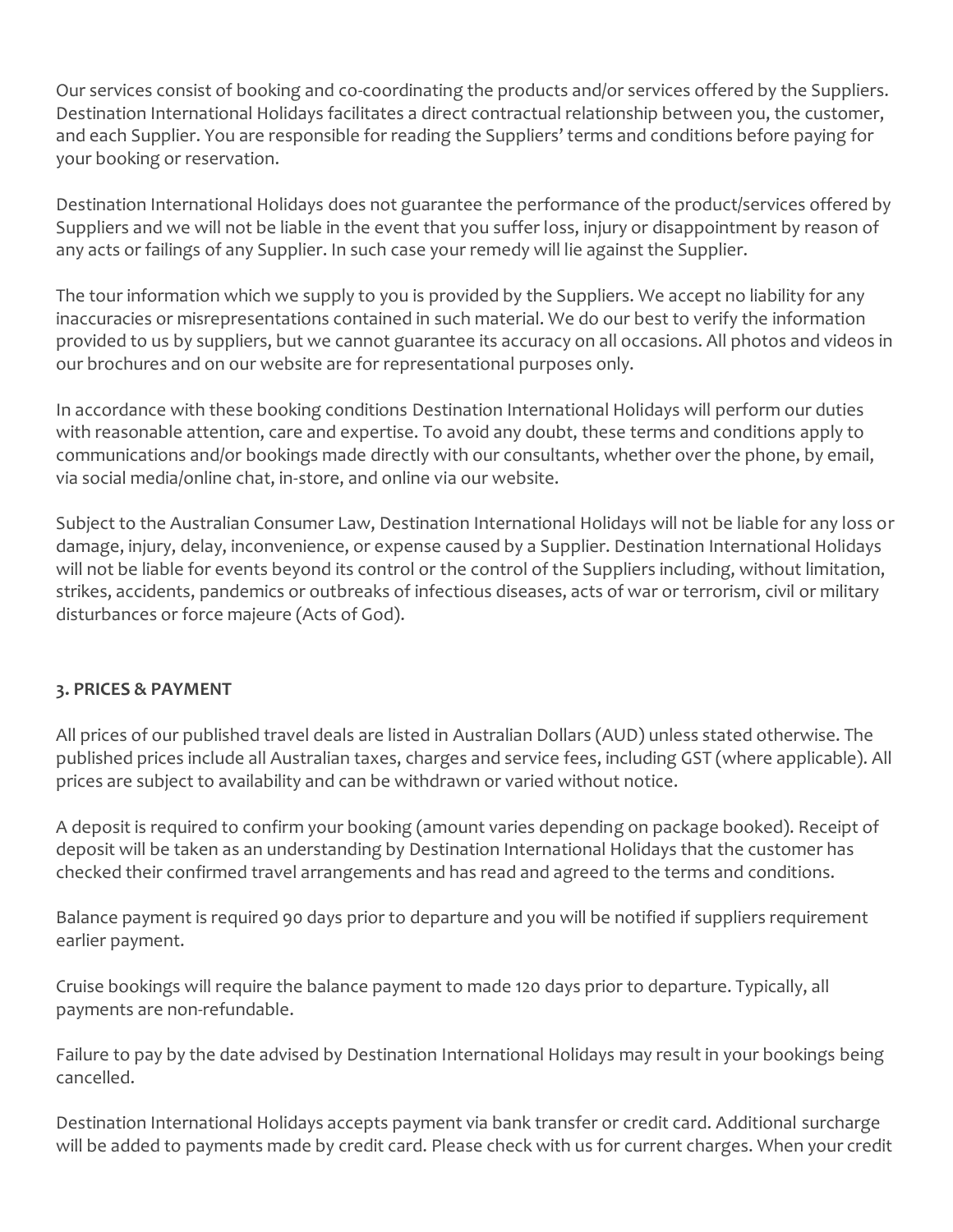card is processed by Destination International Holidays you agree to not have your payment 'charged back' or reversed by your credit card provider where the services have been provided. If paying by bank transfer, please note that your order is not secured until the funds clear into our account.

Some additional extras, supplements, and/or surcharges may be payable after making a booking, as advised by your travel consultant. The price payable is also subject to a number of other factors including any customisations and additions made by you, changes to travel arrangements, currency fluctuations, fuel surcharges, government taxes, levies and airfare increases. We reserve the right to adjust any fees, charges or prices as necessary to reflect a material cost increase. Once full payment has been received by Destination International no surcharges in respect to currency fluctuations will be applied.

We reserve the right not to honour any published prices that we determine were erroneous due to printing, clerical or electronic error, except in the case of manifest error by us. In the event of a price decrease, we are not obliged to refund you to match any subsequent price reduction after booking confirmation.

Travel deals are typically promoted as a base 'per person' price calculated on twin share (i.e. 2 people sharing a room).

All other mandatory surcharges including but not limited to solo traveller surcharges, departure date and/or city surcharges, the selection of additional optional extras, other government taxes, levies or gratuities are in addition to the listed base price as per the terms of the travel deal.

#### **4. TRAVEL INSURANCE**

You should take out comprehensive travel insurance immediately after making a booking, as Destination International Holidays has a strict Cancellation [and Refund Policy.](https://www.ditravel.com.au/wp-content/uploads/2020/08/DIH-CANCELLATION-AND-REFUND-POLICY-2020.pdf) Purchasing a comprehensive policy can help to protect yourself and any other persons intending to travel from unforeseen circumstances or the inability to travel through your insurer's cancellation cover.

If you make a booking with Destination International Holidays and decline travel insurance, you may be required to sign a disclaimer.

Please note that some credit card providers will provide the card holder with travel insurance. Where you are paying for all or any part of the services arranged through us by credit card and you intend to use travel insurance supplied by the credit card provider you acknowledge that Destination International Holidays has offered you travel insurance and that you waive any claim against Destination International Holidays in respect of any loss or damage you may suffer as a result of you failing to take out any or adequate travel insurance.

Destination International Holidays has no responsibility for and excludes all liability in relation to your Insurance claims. Destination International Holidays recommends travel insurance (where available) against loss of deposits through cancellation charges, baggage loss, medical expenses, theft and the insolvency of Destination International Holidays or any of the Suppliers and including protection against a Force Majeure Event or for any other requirements specific to your travel plans.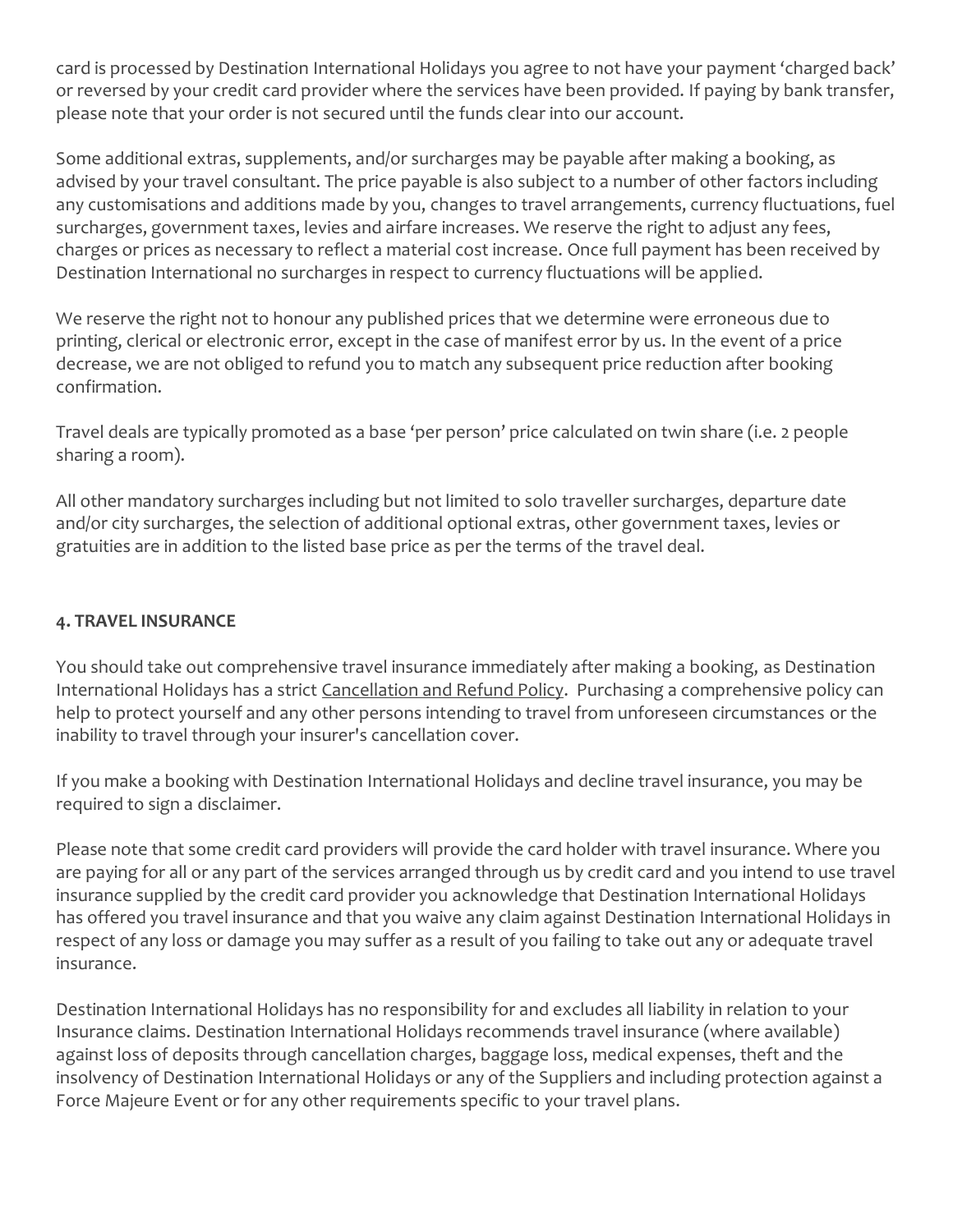Destination International Holidays makes no representations or guarantees concerning reimbursements of funds paid by you under any insurance claim. You agree not to hold Destination International Holidays responsible for any decision made by insurers, and/or by any Suppliers, or requirements of any overseas country or governmental authority or overseas laws and policies. Insurance providers are considered as a third-party, any contract is between you and the selected provider.

#### **5. FEES, CHARGES & REFUNDS**

#### **5.1 Amendments & changes to bookings**

If you wish to change a confirmed reservation or booking you are likely to incur fees. In some cases, it may not be possible to change a booking or to cancel, or it may be uneconomic for you to do so. You should always check the cost before requesting changes to your travel arrangements. Please read the terms and conditions of the Suppliers which apply to your travel arrangements.

Any amendment or deviation from advertised travel deals and/or quotes will incur a fee of \$150 per person.

Should you need to alter your confirmed reservation, there will be an automatic fee charged of \$150 per person per amendment or transaction. Additionally, there may be cancellation fees levied by the Supplier or fees may be applicable where arrangements have been pre-purchased. In addition, we charge:

- \$50 per person for all airline seat reservations and baggage charges plus any airline fees.
- \$100 per person for all Tourist visa processing plus the cost for the visa fee.
- \$75 per person to reissue any travel documents lost in the mail.
- \$100 per person to process travel insurance claims and provide a statement for your insurance company.
- \$50 per person travel document printing fee

#### **5.2 Cancellation fees**

If you cancel a confirmed reservation or booking the Supplier is likely to charge you a cancellation fee. Further, some tickets may be non-refundable or non-transferable. It is important to check the position with us before you confirm arrangements and/or before you cancel any confirmed bookings. Please read the Supplier's special conditions in relation to your travel arrangements.

All proposed cancellations must be communicated to Destination International Holidays in writing as soon as they become known, and must be validated and authorised by Destination International Holidays.

Destination International Holidays will charge a 15% cancellation fee on all refundable portions of a cancelled tour. You acknowledge that the Destination International Holidays service fee is fair remuneration for the work done by Destination International Holidays in arranging your travel arrangements.

Cancellation fees will be levied relative to the amount of notice given as follows:

| Days Notice 90 or more |  |  | 89-75 74-65 64-1 |  |
|------------------------|--|--|------------------|--|
|------------------------|--|--|------------------|--|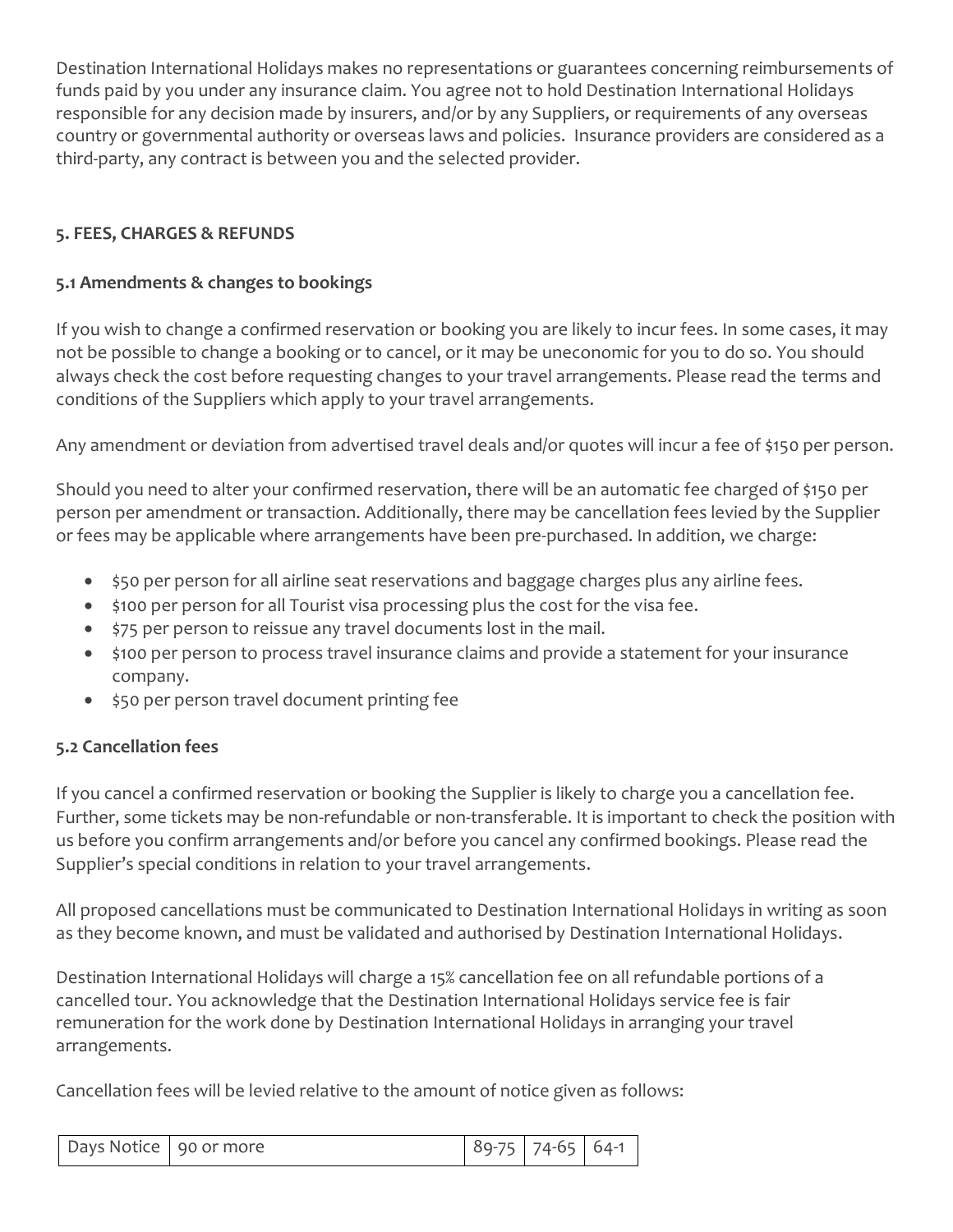| l Loss of Deposit and 50% loss of fare $ 75\% 85\% 100\% $ |  |  |  |
|------------------------------------------------------------|--|--|--|
|------------------------------------------------------------|--|--|--|

The above are Destination International Holidays cancellation fees. Airlines and Tour Operators may have additional fees. Transfer of a confirmed booking to another tour or departure date is deemed a cancellation of the original booking. There will be no refund for cancellation of unused services on or after commencement date. Please note that employees of any overseas suppliers are not authorised by Destination International Holidays to make any undertakings to our clients in respect of refunds or other matters.

#### **5.3 Refunds**

If your travel arrangements are cancelled for any reason (including force majeure) after you have paid, no refund will be available to you until Destination International Holidays receives the monies from the Supplier involved. In most cases, the Supplier will charge a cancellation fee and in some instance you may not be able to claim a refund.

Destination International Holidays is not responsible for any delays by a Supplier in processing a refund. You should be aware that airlines may take a significant time to process a refund.

Should the price of an airfare, cruise or tour be reduced after you have made payment your right to a refund (if any) is governed by the terms and conditions which apply to the airfare, cruise or tour as determined by Supplier.

Unless otherwise stated in your costings and itinerary document in addition to any fee charged by a Supplier, Destination International Holidays will charge you a fee to process a refund request. Destination International Holidays earns commissions and/or charges service fees in making your travel arrangements. Destination International Holidays reserves the right to retain the commissions and service fees that is earned on your booking from any refund should your booking be cancelled for any reason (including for force majeure).

Please contact Destination International Holidays on 1300 813 391 for further information with respect to cancellation queries or for full details please refer to our [Cancellation and Refund Policy.](https://www.ditravel.com.au/wp-content/uploads/2020/08/DIH-CANCELLATION-AND-REFUND-POLICY-2020.pdf)

#### **6. PASSPORT & VISA REQUIREMENTS**

Prior to confirming your travel arrangements, you should check your passport and establish that it will remain current for the entire period of your travel.

It is the responsibility of each member of the travelling party to ensure that they have a valid passport and the necessary visa/s for the destination/s to be visited.

Destination International Holidays recommends all travellers prior to making a booking, understands the entry and exit rules of the destination(s) they are travelling to. To check, as an Australian Passport holder the destination's advice please go to [https://smartraveller.gov.au](https://smartraveller.gov.au/)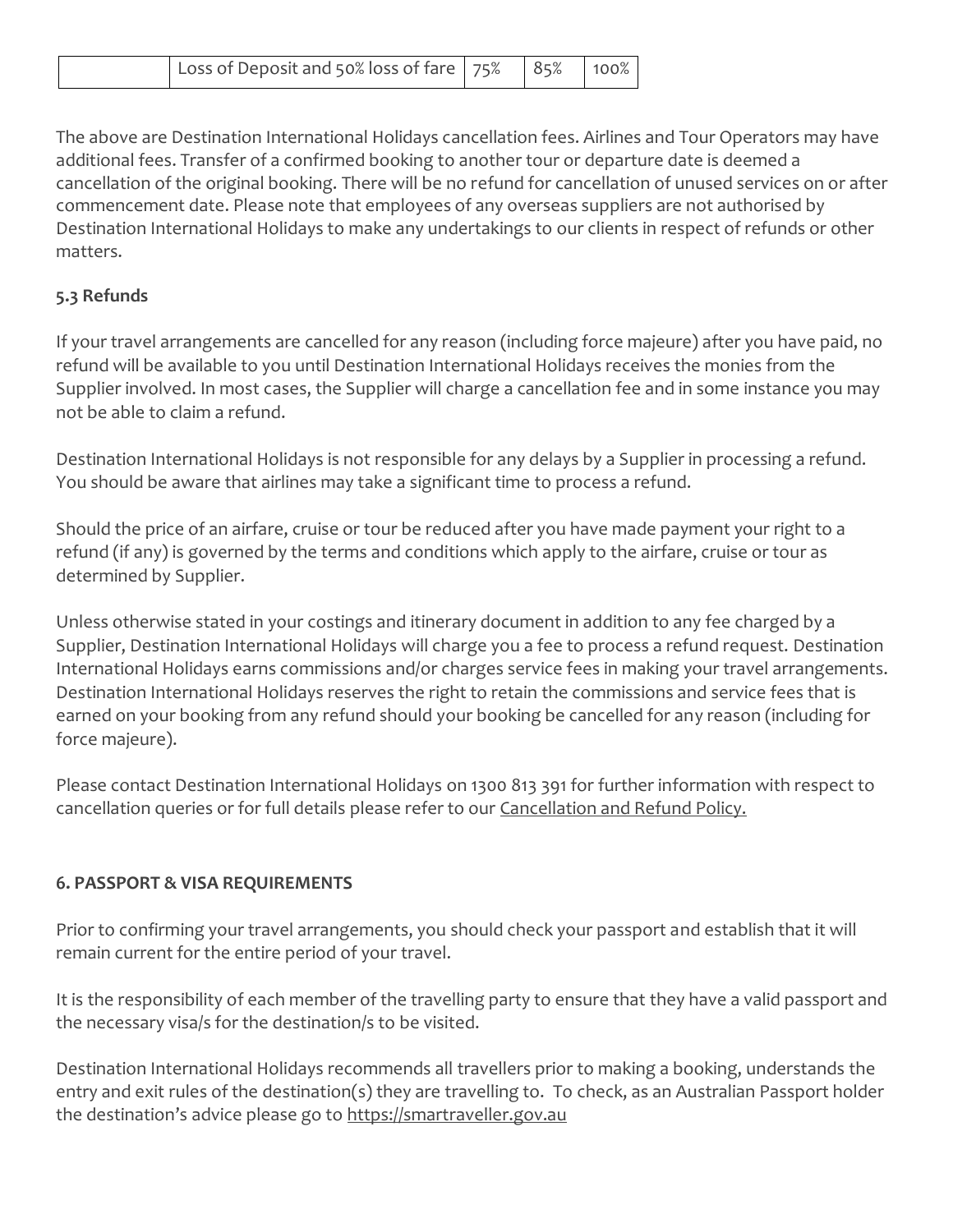Certain countries require that your passport remains valid for a period of up to twelve months after the date upon which you are scheduled to leave such country. You may be denied entry to a country if your passport expires within 12 months. You should clarify visa requirements with the Embassies of the countries that you plan to visit as certain countries may require you to take out a visa dependant on whether you are travelling on an Australian or a foreign passport.

The authorities in some countries (including The USA) require holders of Australian passports to take out a visa for entry into their country where the traveller has been sentenced or imprisoned or been convicted of certain types of criminal offence. A visa may be required where a contagious disease or a serious health problem exists.

Re-entry visas will/may be required for travellers leaving Australia holding a foreign passport. If you hold a foreign passport then it is your responsibility to make your own enquiries and satisfy yourself as to the position in regard to your passport and/or visa requirements before leaving Australia.

If you do not obtain the correct visas, for whatever reason, you will be liable for any associated expenses, fees, penalties, costs, liabilities, damages or losses and are not entitled to a Destination International Holidays refund as this decision is outside of the control of Destination International Holidays.

#### **7. HEALTH & VACCINATIONS**

All customers must be well enough to travel (whether physical, medical or otherwise). It's your responsibility to ensure that you're aware of any specific health requirements for your travel destination(s) prior to making a booking and be responsible for ensuring that any applicable needs can be met during travels.

This includes understanding whether you are authorised to carry or use certain medications and or medical/mobility equipment (including batteries with respect to flights and cruises) and/or whether you are required to provide supporting medical documentation such as prescriptions or medical certificates.

For some countries, a failure to disclose a health condition, proof of vaccination or a medical certificate may result in the applicable country/airline/cruise refusing you entry/boarding, or in you being detained, expelled or repatriated from the applicable country at your cost.

If you have any concerns regarding health requirements of the travel destination(s), we suggest you refer to your health professional and/or the Department of Foreign Affairs and Trade (DFAT) 'Smart Traveller' service prior to placing an order. We recommend that you contact DFAT or visit their website [www.smartraveller.gov.au](http://www.smartraveller.gov.au/) [f](http://www.smartraveller.gov.au/)or current advice. You can also register your travel plans with DFAT so you're easily contactable in case of emergency. Destination International Holidays does not provide any medical advice.

#### **8. CHECKING TRAVEL ARRANGEMENTS**

We have exercised care in putting together the arrangements requested by you in regards to your travel and accommodation. It is important, and your responsibility, to check all of the documentation provided to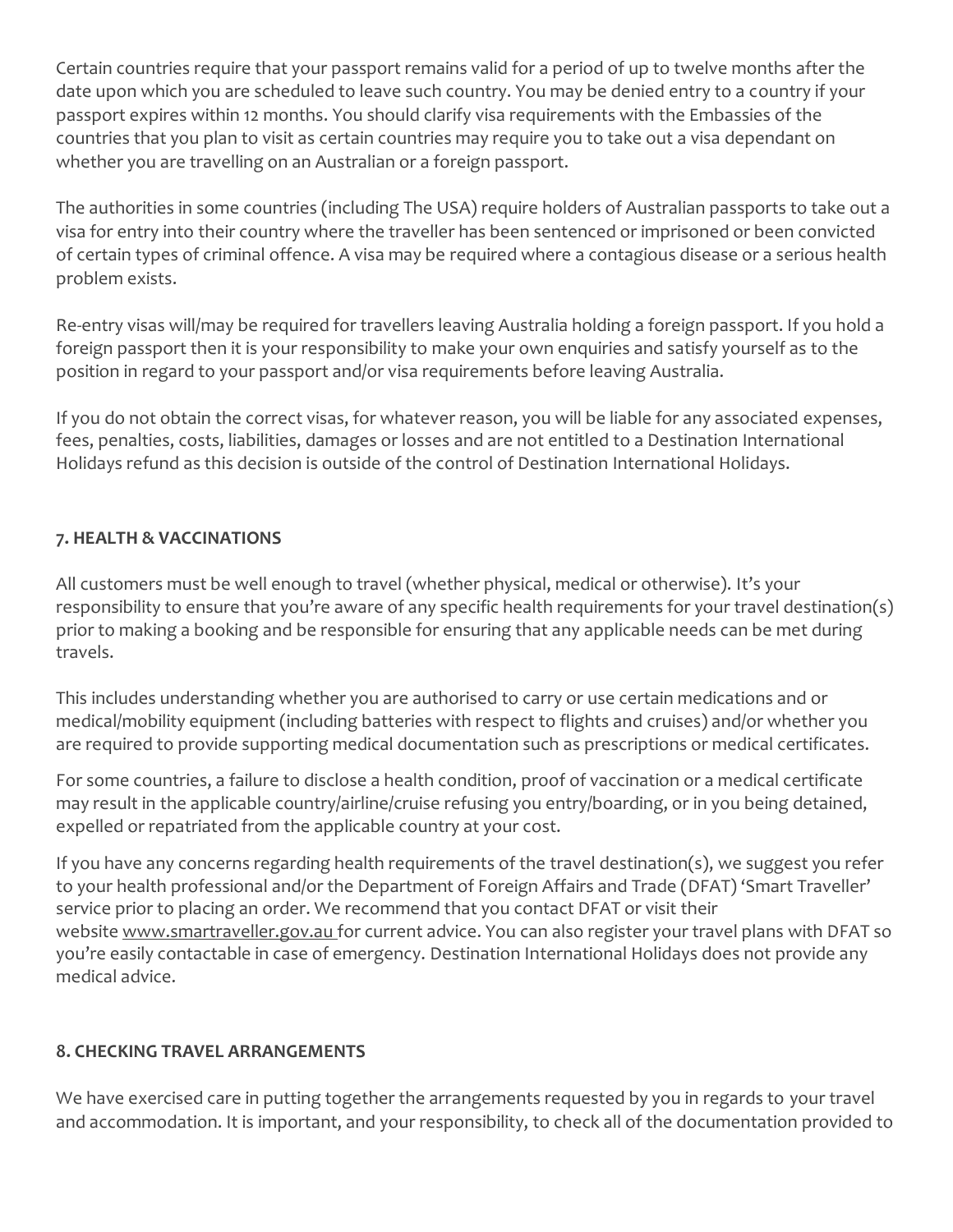you in relation to your proposed travel and accommodation to ensure that it fully meets with your requirements and to ensure that there have been no misunderstandings.

All documents must be issued in the exact name of the passport holder (for international travel) or personal identification. You may be denied carriage if the name varies.

- We strongly recommend that you contact your airline prior to any travel to ensure that the scheduled departure time has not changed.
- We strongly recommend that you familiarise yourself with current travel advisories/information from [smartraveller.gov.au](https://www.smartraveller.gov.au/) before you travel.
- Payment of any excess baggage charges is the traveller's sole responsibility.
- Carry on baggage is subject to security rules on the carriage of various items. It is your responsibility to check with the relevant authorities.

Destination International Holidays shall use reasonable commercial endeavours to provide travel documentation 14 days prior to the first travel departure date.

Please note, for customers who require these documents earlier for Visa applications please notify Destination International Holidays in advance. Destination International Holidays is not responsible for your failure to obtain a visa in this or any circumstances, including if you are overseas. Only in exceptional circumstances will Destination International Holidays provide early release of flight itineraries prior to the supply of Travel Documentation.

#### **9. LIABILITY & RESPONSIBILITY**

#### **9.1 Limitations of Liability**

We arrange your holiday, which will be provided by Suppliers that we understand (having made reasonable inquiries) are reputable and operate in accordance with the required standards of their local authorities. The scope of our services and our obligation to you is strictly limited to the agent services. We do not operate the products and/or services that you may receive during travel, all of which are provided by Suppliers.

The travel documents and products and/or services are provided subject to the Suppliers' Terms, conditions and limitations (some of which may exclude or limit liability in respect of death, injury, delay, loss or damage to passenger's person and/or effects), which may not be expressly the subject of our contractual agreement. To the maximum extent permitted by law and subject to the following, we accept no liability or responsibility in connection with Supplier terms, conditions or limitations and do not make or give any warranty or representation as to their content or standard. Any legal recourse you may have in respect of those travel products is against those Suppliers and not against Destination International Holidays.

Your legal rights in connection with the provision of travel products and services are against the specific Supplier and, except to the extent a problem is caused or contributed to by negligence on our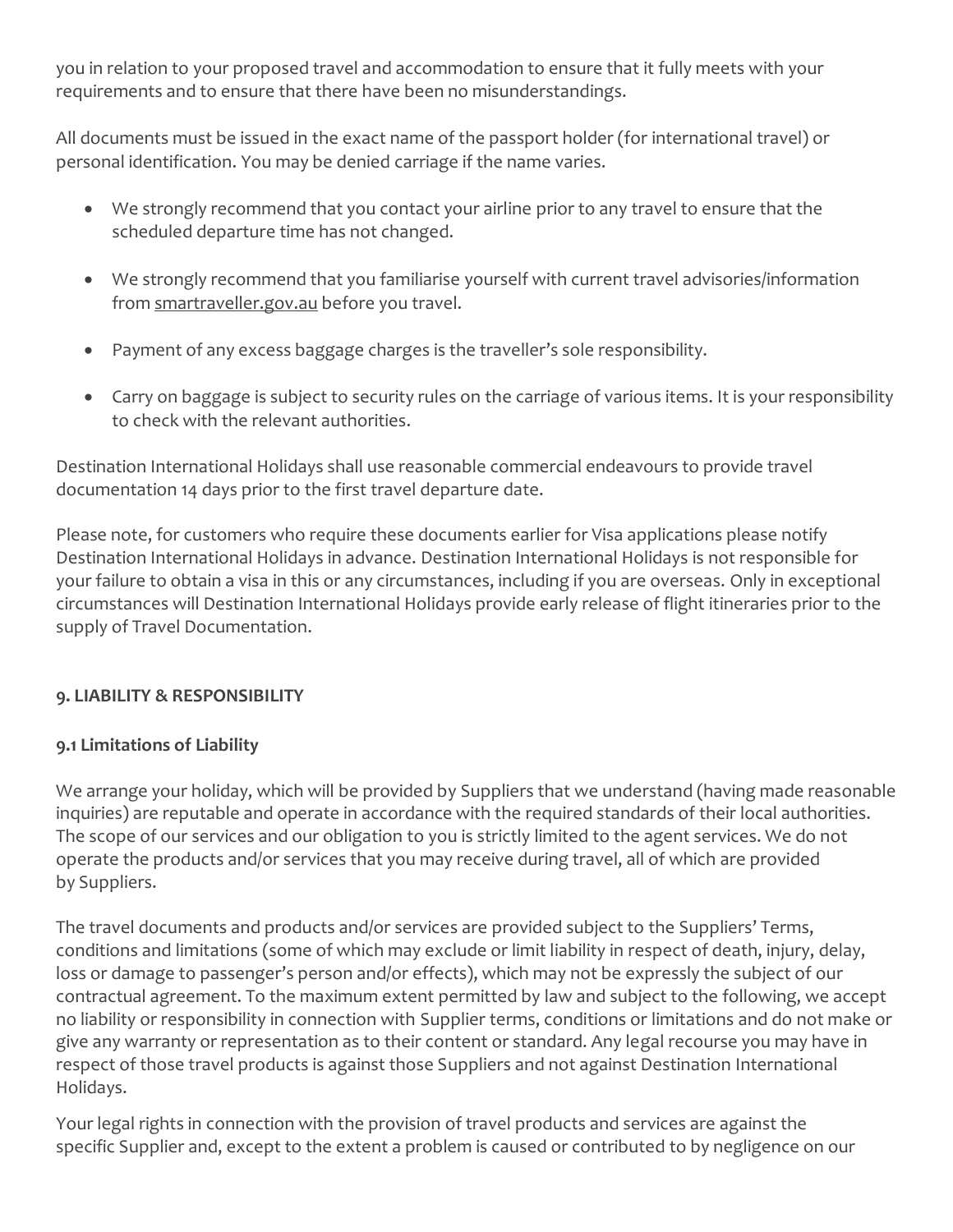part, are not against us. Specifically, if for any reason (excluding negligence on our part) any Supplier is unable to provide the travel arrangements that you have purchased, your rights are against that Supplier and not against Destination International Holidays. This includes (without limitation) where Travel Deals cannot be supplied or itinerary changes occur or any other loss or damage suffered by the customer due to delay, cancellation, or disruption in any manner caused by the laws, regulations, acts or failures to act, demands, orders, or interpositions of any government or any subdivision or agent thereof or other authorities, or by acts of God, strikes, severe weather, fire, flood, war, rebellion, terrorism, insurrection, sickness, quarantine, epidemics, pandemics, failure of equipment or machinery, theft, malevolent acts or any other cause(s) beyond our control (each a Force Majeure Event).

In some circumstances, wherever possible, we will use reasonable endeavours to arrange the supply of comparable travel products and services and itineraries. In the absence of our own negligence, we are not liable for any cancellations, diversions, substitution of equipment, variations, postponements, or any other acts, omissions or defaults by Suppliers, nor for any consequences thereof, including but not limited to changes to services, itineraries, accommodation or facilities.

Nothing in the Terms & Conditions is intended to limit, exclude or modify or purport to limit, exclude or modify the statutory implied guarantees/warranties that cannot be lawfully limited, excluded or modified as provided under the *Competition and Consumer Act 2010* (Cth) including the statutory consumer guarantees under the Australian Consumer Law or similar laws in the State and Territories of Australia.

If any warranties are implied by law that cannot be excluded, then to the maximum extent permitted by law our liability for breach of such warranties is limited to, at our option:

- (a) in the case of products:
	- (i) the replacement of the products or the supply of equivalent products; or
	- (ii) the payment of the cost of replacing the products or acquiring equivalent products; and
- (b) in the case of services:
	- (i) the supply of the services again; and
	- (ii) the payment of the cost of having the services supplied again.

#### **9.2 Responsibility**

Destination International Holidays reserves the right to vary, withdraw or cancel any Travel Deals by written notice in the event they cannot be supplied or the itinerary is changed due to a Force Majeure Event or other events which are beyond our control.

To the maximum extent permitted by law, except where caused or contributed to by negligence on our part, Destination International Holidays is not and does not accept any responsibility or liability in contract, tort or otherwise for any injury, illness, death, cost, loss, damage (including but not limited to loss or damage to persons, baggage and property), delay, diversion, substitution of equipment, variation, postponement, liabilities, expense or inconvenience arising directly or indirectly from or in connection with:

- (a) the acts, errors, omissions, default or negligence of Suppliers or other third parties including government authorities, airlines, coach, rail or cruise operators, land carriers, hoteliers or any other suppliers, nor for any consequences thereof, including but not limited to changes to or lack of availability of transport, services, accommodation or facilities; or
- (b) a Force Majeure Event.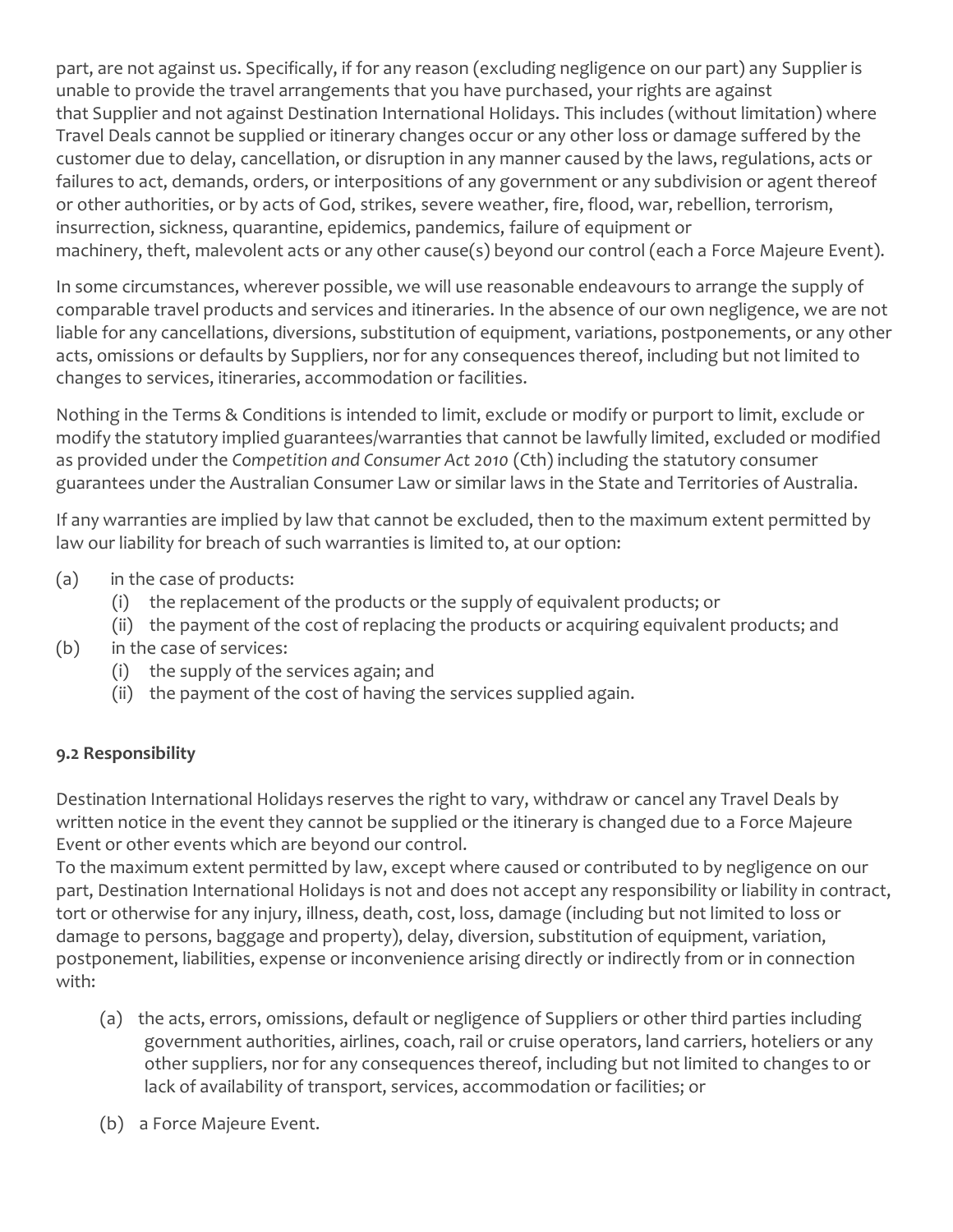To the maximum extent permitted by law, Destination International Holidays is not and does not accept responsibility and shall not be held vicariously liable for the intentional or negligent acts of any persons not employed by us, including (without limitation) all Suppliers, nor for any intentional or negligent acts of our employees committed while off duty or outside the course and scope of their employment. Destination International Holidays is not and does not accept responsibility for any criminal conduct by any Suppliers or third parties.

To the maximum extent permitted by law, Destination International Holidays is not and does not accept responsibility or liability for any requirements, terms or conditions of any Supplier or other third parties who provide travel products or services in the course of your holiday. All bookings made by Destination International Holidays with Suppliers or other travel product or service providers on your behalf are subject to the requirements, terms and conditions of those persons which may not be expressly the subject of our contractual agreement, particularly in relation to the applicable laws, policies and requirements of any government, governmental authority or employee including visa, entry, exit or transit requirements.

Destination International Holidays is not and does not accept any liability or responsibility for your acts, omissions, defaults, conduct, state of health, condition or circumstances, or failure to comply with the terms, conditions and requirements of any Suppliers or other third party travel products or suppliers, or country or governmental authorities, or any of their officials, servants or agents.

If you decide that you do not wish to visit a country or part of a country you had intended to visit because of any law, condition or requirements of Suppliers or any country or governmental authority, official, servant or agent, or because of circumstances beyond our control (and including any Force Majeure Event), you are responsible for any costs, expenses, charges, fees, losses or damage incurred as a consequence and any cancellation or amendment fees.

In relation to any responsibility or liability which cannot be excluded by law or despite the limitations above, if Destination International Holidays is found liable for any loss, damage, cost, liability or expense which arises out of or in any way is connected with any of the occurrences described above, then to the maximum extent permitted by law Destination International Holiday's liability will in no event exceed, in the aggregate, the greater of:

- (a) the amounts you paid to Destination International Holidays in connection with the travel products or services; or
- (b) AU\$100.00

#### **10. COMPLAINTS**

We are committed to addressing complaints quickly and effectively. If a problem occurs whilst you are travelling you must attempt to find a resolution locally with the relevant Supplier within 24 hours. You will also be provided with our 24-hour emergency contact phone number for our office. Failure to seek to resolve the problem within 24 hours may result in any following claim for a refund (where available) being reduced or denied.

Complaints related to travel arrangements booked by Destination International holidays must be received in writing by our office within 30 days from the date that the incident occurred. Complaints made through any other channel will not be accepted. Failure to lodge a complaint within this time period may result in any following claim for refund (where available) being reduced or denied. You must attach all relevant